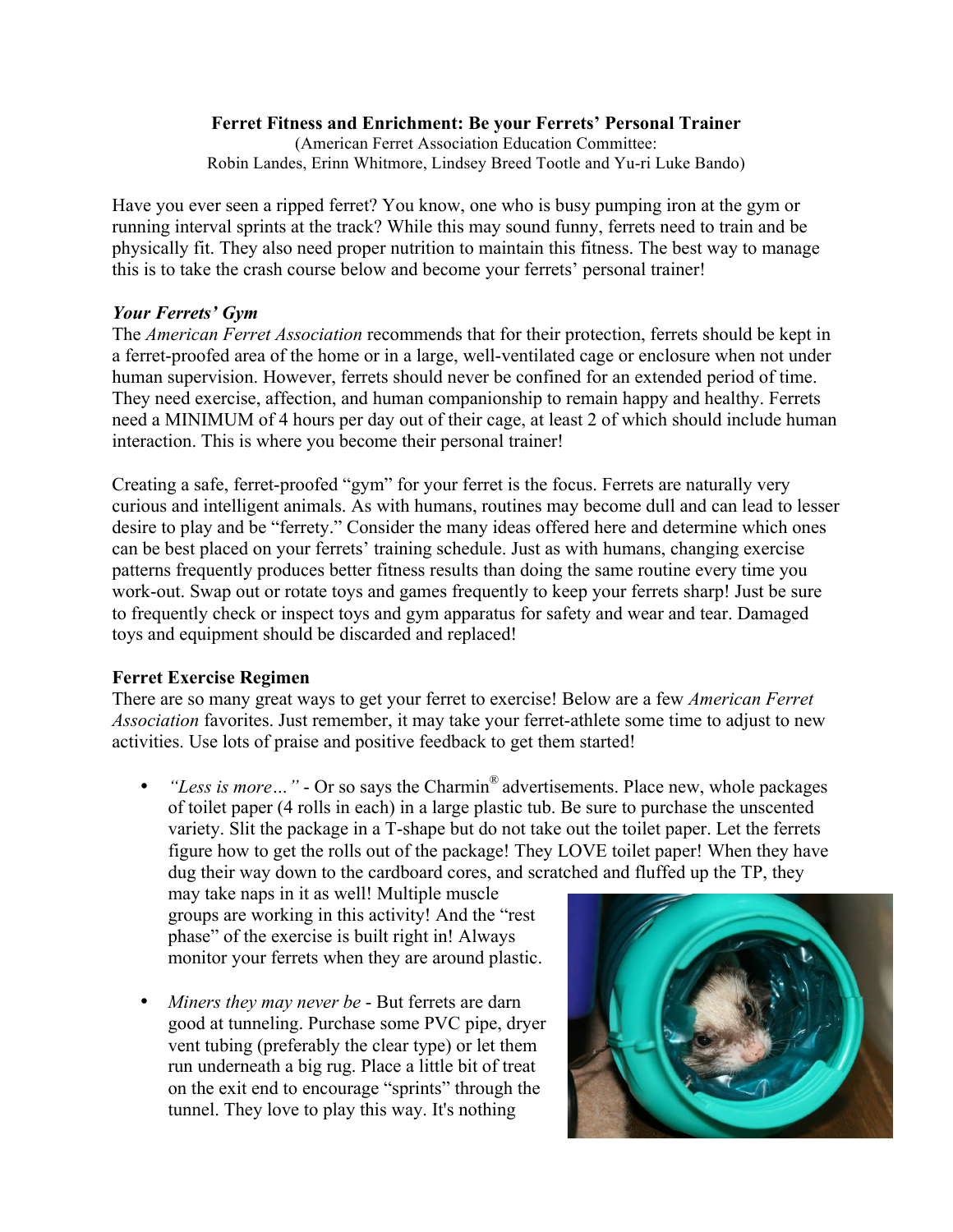new, but ferrets keep doing this over and over again. You can also place balls with a bell in them or other toys in the tubing to enhance the action. Monitor their play closely. Some larger ferrets could get stuck in a tube, especially where the tube is bent, its inner width tends to be narrower.



• *Some of the best toys are free!* - Paper grocery bags and cardboard boxes are a favorite among ferrets of all ages. Ferret pals will wrestle and play hide and seek, stimulating their brains as well as their bodies. When providing ferrets with boxes, first be certain they are ferret-safe by checking that there are no sharp staples, sticky packaging tape or styrofoam peanuts present.

- *Year round "swimming"* Provide a small "pool" for ferrets. You can purchase small kiddie -pools or repurpose an under-the-bed storage container. Pour about an inch or two of water in and throw various toys in it that float. Ferrets often will jump in the tub to retrieve the toys to stash elsewhere. When it's really hot out, throw in ice cubes as they love to bat those around or sometimes they will stash those as well. It tends to keep them entertained for long periods of time especially in the summer months. In the winter when there is snow, fill the same container full of snow and let them go crazy burrowing in it. Be sure to collect snow that is free of salt/Ice Melt, other chemicals or debris that might be harmful. If you have more limited space for play, try "bobbing" for toys instead. Fill a large stoneware casserole with water (or snow), and then put their favorite plastic toys in it for them to "bob" them out. Monitor ferrets carefully when they are around or in water, never leaving them unsupervised!
- *Total gym! -* If space allows, furnish your ferrets' area with a large cat tree. Most ferrets love to climb up, which helps build muscle. Be sure to place various objects, or even a treat, at the top to provide a surprise. You can even put food flavoring, such as vanilla or lemon extract, on the platform for enrichment. Be sure to use edible, natural extracts and not artificial flavorings or flavors extracted using alcohol (ethanol), which may be harmful to ferrets. The best practice is to allow the flavoring/scent to dry before allowing ferrets access.
- *Ball pit* Purchase a kiddie-pool or designate a ferret safe container to fill with small, plastic (not rubber!) balls. Envision the ball rooms at Chuck E. Cheese for this one! Bury treats in the pool of balls so that they have to burrow for them. This also helps build muscle while it provides a challenge! You can do



something different everyday with objects and smells. Like the platform of a cat tree, you can even put edible extracts, such as vanilla or lemon, beneath the balls for enrichment.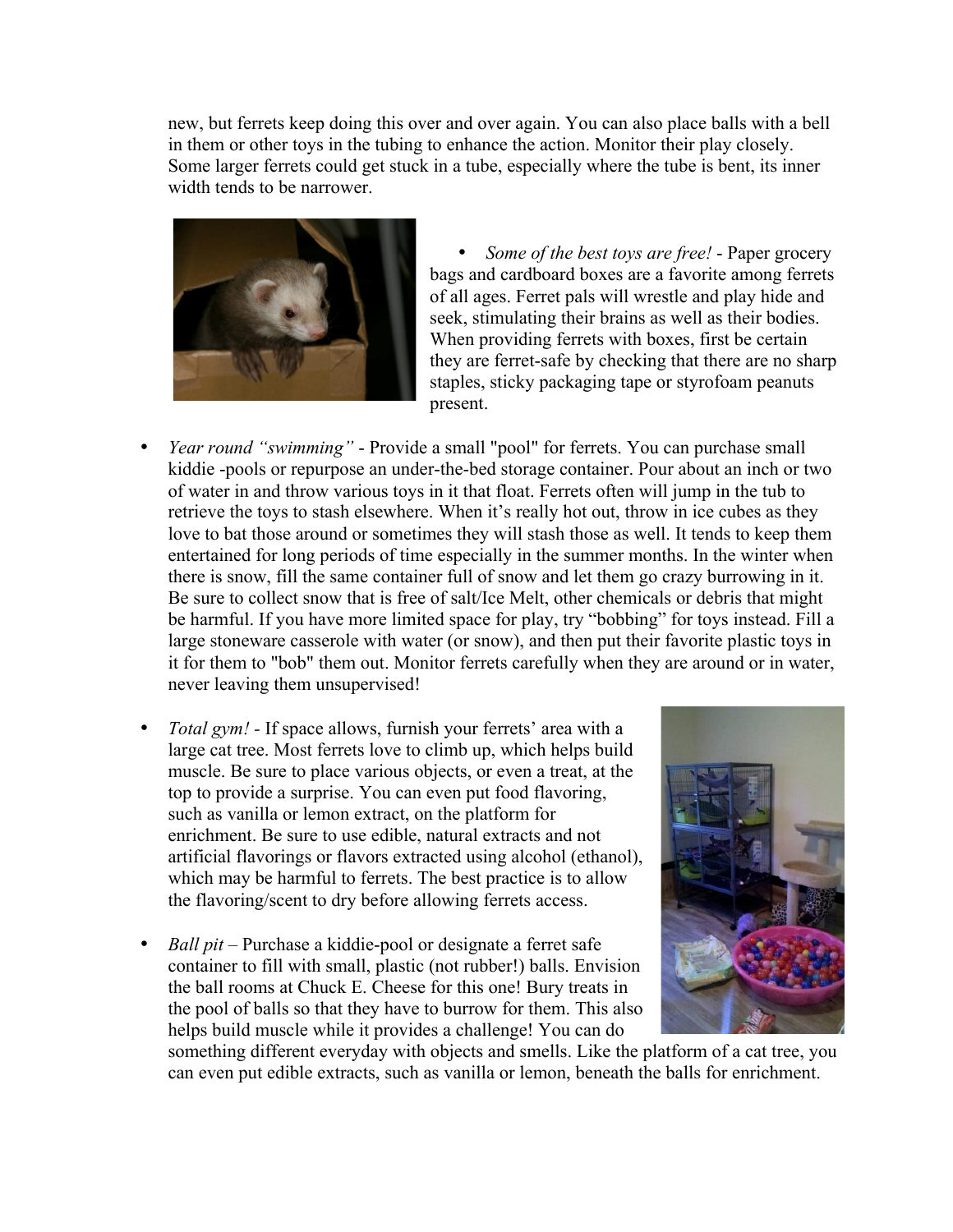• *Carbo-loading?* – Not really, because ferrets are carnivores! You can create a "Rice Box" by filling a bin with dry rice. Use rice that is uncooked, not "minute-rice" varieties. Ferrets love to dig and chase each other in and out of the box. Be sure to monitor the ferrets who might try to eat the rice, however, ferrets' personal trainers who use this exercise report that they have never had a ferret that's been interested in eating the rice. An added benefit, the rice soaks up excess oils, leaving ferrets smelling fresh! As with other recommended activities here, enrichments may be added to the box to keeps things interesting – try edible extracts such as vanilla or lemon, natural items such as a few leaves or grass clippings and toys. An alternative to rice is pinto beans.





• *Dirt dig box* – Oh, the smell of fresh soil! Locate dirt that has not been sprayed or treated with any chemicals. Locate a large plastic tub or bin that has sides high enough to contain the dirt during play. You can add PVC pipe, tubes or tunnels to the sides of the box, but just be sure to seal openings around the tube or pipe to contain the dirt. Place about one foot of dirt in a plastic tub or bin. They love to dig holes in the dirt and burrow in it. If they happen to use it as a litter box, simply clean out the dirty stuff and add fresh dirt. This can even help curb their destructive digging and destroying of carpet. Always monitor ferrets for safety while they are exercising in the dirt!

*Take it for a walk!* - Walking your ferret on a leash is an excellent way for them to get in their work-out and educate the public about what awesome pets they really are! Purchase a harness made for ferrets, one from which they cannot escape. The best place for a ferret to go for a walk is in a private, fenced back yard. Be sure to consider the temperature outside, not too hot or too cold. Also be aware of the surface temperatures of any asphalt or concrete on which your ferret will be walking. Choose a place for a walk that is free of gardening chemicals or pesticides and consider other animals that may be present that can impact your ferret. Make certain to bring water for proper hydration and even a few treats to entice the ferret. Teaching your ferret to walk in a harness and on a leash may also prove to be invaluable in the time of disaster or a time when you can't carry a play pen around and the ferret(s) can't stay in a crate for hours on end. Learning to walk outside may not initially be comfortable for ferrets. For training, walking along hedge lines may help them to feel safe, or in smaller fenced areas. Make sure to let your ferret know that no matter what, you will protect them.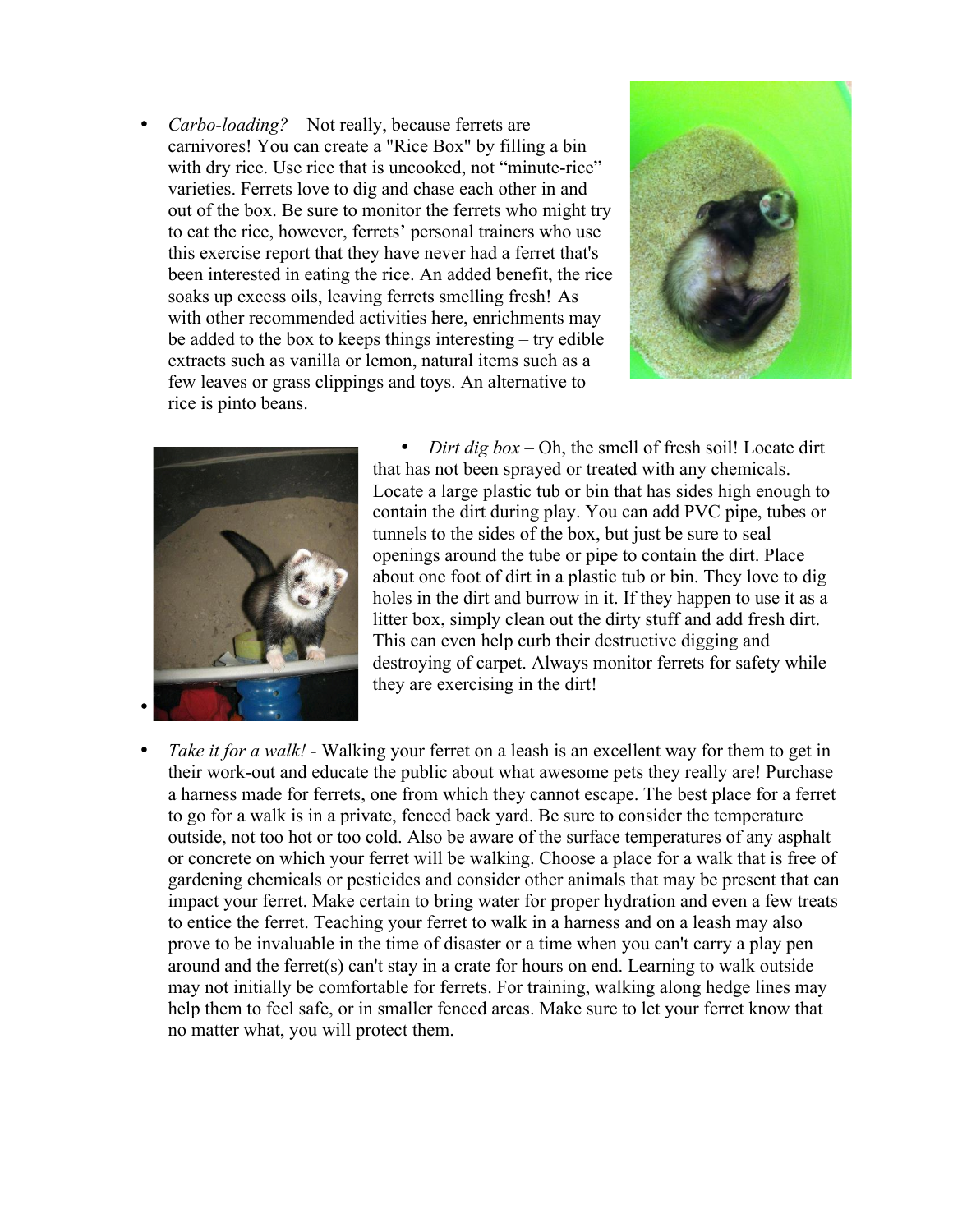#### *Training partners*

Just like humans have work-out pals or attend group exercise classes, ferrets need training partners. Generally, ferrets living in a 'business" (the proper term for a group or ferrets), will rough house, providing excellent exercise. But don't forget, that a ferret's playful and curious nature makes it a natural companion to some larger house pets, such as cats and dogs. Introductions should be made with caution, however, and proper supervision is a must. Dogs



with a strong prey drive should not be introduced to ferrets. It is not recommended that ferrets be introduced to birds, rabbits, rodents (this includes hamsters, gerbils, and guinea pigs), or reptiles.

## *The Training Table*

Athletes must eat to perform, whether human or ferret! The *American Ferret Association* recommends a balanced diet and proper nutrition that will lead your ferret to a long, active, and healthy life. Ferrets are strict carnivores; they require diets based on highly digestible animal (meat) protein with little to no carbohydrates. If you choose to feed dry food, choose high quality ferret or cat/kitten foods sold by pet shops, feed stores, and veterinarians with at least 36% protein, that is moderate in fats (approximately 20%) and low in carbohydrates. If feeding a dry food, ferrets must have access to food at all times. Because ferrets generally eat only to caloric need, this means that they will not gorge themselves simply because food is available. Ferrets have short digestive tracts and fast metabolisms which dictate that they must eat often.

Ferrets may also eat natural raw and whole prey diets. Raw diets consist of meats, bones, and organs offered in proper proportions. Many commercial brands now make balanced raw diets sold at pet stores, which can be a great addition to a raw feeding schedule. Whole prey diets rely on feeding frozen mice, chicks, etc, much like one would feed a reptile. When feeding raw or whole prey, food does not need to be left available at all times. Whether these are your whole feeding regimen or part of it they are a valid regimen and many owners and breeders are recognizing the benefits.



## *No Junk-food Junkies!*

Ferrets should not eat sugary cereal, peanut butter, grains, corn, rice, carbohydrates, raisins, bananas, other fruits, vegetables, dairy products, chocolate, other sweets, or any food with sugar. All of these items are loaded with complex carbohydrates and a ferret's strictly carnivorous digestive tract cannot process these foods. Diets high in carbohydrates may lead to intestinal problems and some types of cancer.